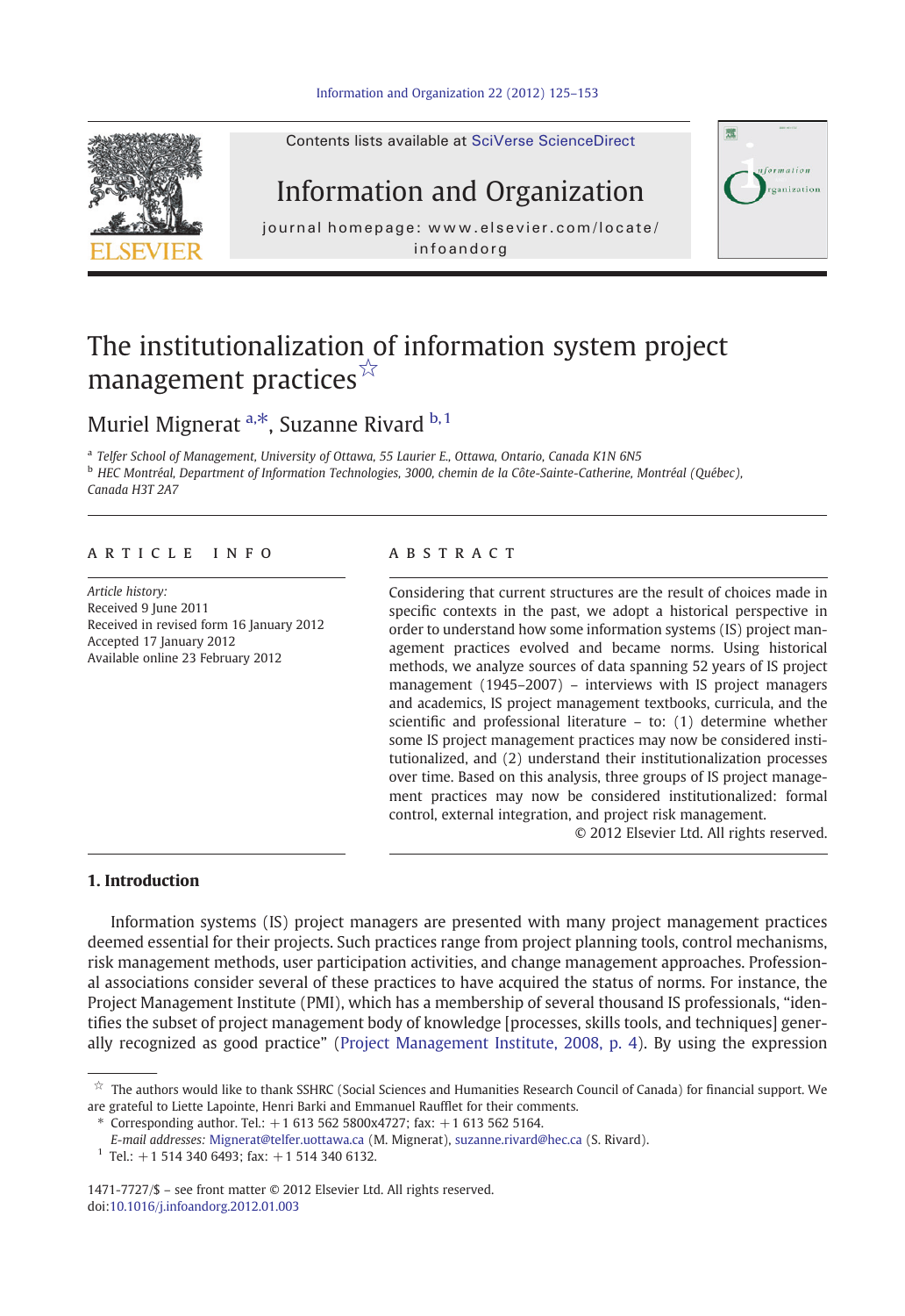"generally recognized," the PMI is referring to the fact that the "knowledge and practices described are applicable to most projects most of the time, and there is consensus about their value and usefulness" (PMBoK 2008, p. 4).

It has been suggested that the enactment of some IS project management practices is akin to an institutional behavior. For example, some organizations invariably rely on standardized professional practices in their software development projects [\(Kirsch, 1997](#page--1-0)), and some methodologies have become standards ([Avgerou, 2000](#page--1-0)). A practice is said to be institutionalized when its legitimacy is recognized in a given context – an institutional field – and when it has acquired the status of a norm or quasi-rule.

Institutional theorists suggest that the structure and enactment of organizational practices that have acquired the status of norms in a given field result from choices made in the past in specific contexts [\(Kieser,](#page--1-0) [1994](#page--1-0)). More specifically, this means that, prior to becoming institutionalized, a given practice is devised in response to a particular problem faced by the organization on the basis of the technical and economic feasibility of the practice [\(Tolbert & Zucker, 1996\)](#page--1-0). At this point in time, adoption of the practice appears to be based on efficiency and effectiveness motives. Later, when a consensus is reached among the actors of an institutional field about the value of a practice and when the practice is considered a norm within the field, its enactment is based on legitimacy motives. Along this line of thinking, [Kieser \(1994\)](#page--1-0) suggests that current organizational structures and practices can only be understood once the historical dimension has been taken into account: the identification of current organizational problems and appropriate remedies should be understood at the moment that the problems arose. He further argues that "historical analysis teaches us to interpret existing organizational structures not as determined by laws but as the result of decisions in past choice opportunities" ([Kieser, 1994](#page--1-0)). If we do not want to limit our understanding of organizational phenomena, "we need to take history seriously" [\(Leblebici & Shah, 2004, p. 353\)](#page--1-0). How? By integrating the concepts and methods of history and organizational theory [\(Leblebici & Shah, 2004\)](#page--1-0).

Adopting this perspective, the present study identifies project management practices that have acquired the status of norms in the IS project management profession and seeks to understand their institutionalization process. To this end, we adopted historical methods to review 52 years of IS project management, drawing on many sources of data. Our historical analysis was informed by a model of institutionalization stages [\(Greenwood et al., 2002; Tolbert & Zucker, 1996](#page--1-0)), used to examine the content of 321 articles published in 14 journals from 1945 to 2007, 13 books or book chapters, three IS project management textbooks released in several editions from 1982 to 2007, four subsequent versions of the Project Management Body of Knowledge (PMBoK) Guide from the Project Management Institute (PMI) as well as its preliminary preparatory versions, three versions of the project management methodology of a leading IT consulting group (1985–2005) and 23 computer science/information systems curricula published between 1968 and 2002. Finally, we interviewed 46 IS project managers and scholars from eight countries, whose experience ranged from 3 to 30 years. Based on our analysis of these data, we offer an explanation of how the practices appeared and were diffused.

Our results suggest that three groups of practices – formal control, external integration and project risk management – have reached full institutionalization. The institutionalization processes of these three groups of practices differ slightly. The first two groups of practices evolved concurrently. Both groups emerged at the same time – toward the end of the 1950s – and their institutionalization processes were similar. The practices in these groups were introduced in response to managerial problems associated with a major technological jolt: the introduction of computers in organizations. Formal control and external integration practices were introduced to address the problems of projects that went over budget, late system deliveries and unsatisfied users. The complete institutionalization process of these first two groups of practices – from inception to a state of full institutionalization – lasted four decades. The third group of institutionalized practices – risk management practices – appeared later, toward the beginning of the 1970s. Our data suggest that these practices were introduced by institutional entrepreneurs, in response to the same problems that had existed for several decades, notwithstanding the use of formal control and external integration practices. The institutionalization process of risk management practices occurred faster than that of the other two groups. We suggest that this may be due to the efforts of institutional entrepreneurs, the existence of multiple diffusion channels – curricula, academic programs, journals, and professional associations – that already existed when risk management was first proposed, as well as to environmental events – the Sarbanes–Oxley Act and the Basel agreements – that accelerated the sedimentation of risk management practices.